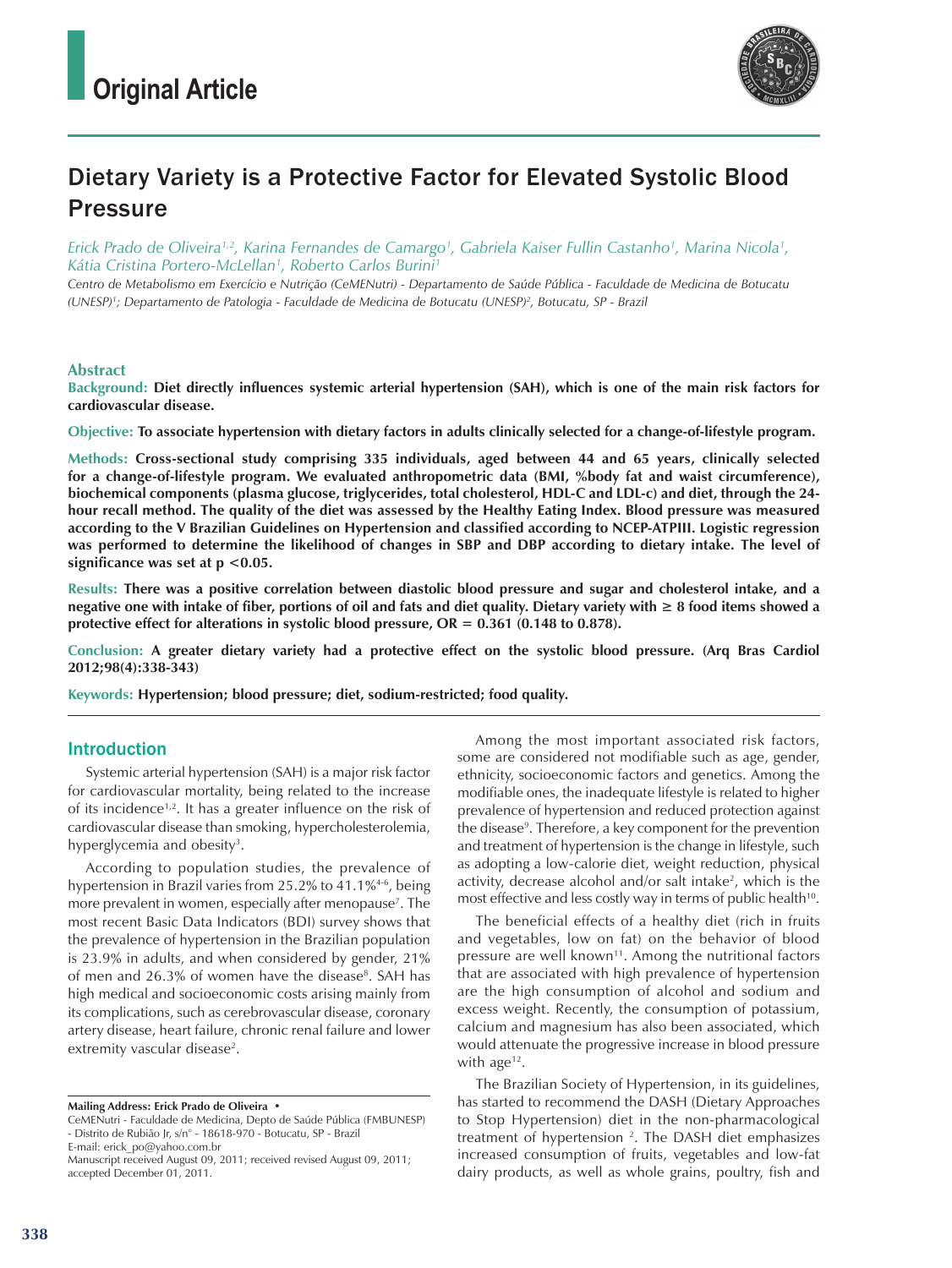nuts, and reduced consumption of fats, red meat, sweets and soft drinks. In a study carried out in patients with hypertension it has been observed that DASH substantially reduced blood pressure (systolic: 5.5 mmHg) in a period of two months, and, when combined with reduction in sodium intake, there was an additional decrease in blood pressure (systolic: 8.9 mm Hg)<sup>13</sup>.

To our knowledge, no national study has evaluated the influence of diet quality and consumption of servings of the food pyramid on hypertension and/or alterations in systolic (SBP) and diastolic blood pressure (DBP). Our group has shown the influence of diet on some risk factors for cardiovascular disease<sup>14-16</sup>; however, an association with hypertension has yet to be demonstrated. Accordingly, we intend to study the association of diet on hypertension in adults clinically selected for a change-of-lifestyle program.

### Methods

### **Sample**

A cross-sectional study was carried out in a subgroup of individuals referred to a change-of-lifestyle program, called "Move Pro-Health", in the city of Botucatu, state of São Paulo, Brazil, from 2004 to 2008. Individuals were voluntarily recruited for the study (convenience sample).

We evaluated 335 individuals, with or without systemic hypertension of both sexes (76.4% women), aged between 44 and 65, selected for the change-of-lifestyle program.

All subjects signed an informed consent form, which, together with the project, was approved by the Ethics in Research Committee (protocol # 3271-2009) from Faculdade de Medicina de Botucatu (FMB - UNESP).

#### Biochemical Assessment

To perform the biochemical analyses, subjects underwent blood collection after an overnight fast (8-12 hours), via standard venipuncture procedure. Blood was analyzed for glucose, triglycerides (TG), total cholesterol (TC) and HDL cholesterol (HDL-C) measurements, quantified in serum by the dry-chemistry method (Sistema Vitros, Johnson & Johnson), while the concentrations of LDL cholesterol (LDL-C) was estimated using Friedewald formula17 [LDL-C  $= TC - (HDL-C + TC / 5)$ . The classification of normal values followed those established by NCEP-ATPIII<sup>18</sup>.

#### Anthropometric Assessment

The anthropometric assessment consisted of measurements of body weight and height, according to the procedures described by Heyward and Stolarczyk<sup>19</sup>, with subsequent calculation of Body Mass Index (BMI). BMI was classified according to the World Health Organization<sup>20</sup>.

The Abdominal Circumference (AC) was measured using an inextensible, inelastic, measuring tape and the measurement was performed at midpoint between the lower margin of the last palpable rib and the iliac crest $18$ .

The calculation of body composition, body fat percentage (BF%) and Fat Free Mass (FFM) was carried out by bioelectrical impedance (BIA) in a BiodynamicsÒ device (model 450, USA). Based on the resistance in ohms obtained by BIA and the calculation of BMI, the equation of Segal et al. was applied to obtain the fat-free mass<sup>21</sup>. Based on the values of FFM, we estimated the Absolute Fat Mass (AFM) by subtracting the body weight minus FFM and calculating the % BF.

#### Dietary Intake Assessment

Dietary intake was assessed by nutritional history with the 24-hour recall method. The recall was applied from Tuesday to Friday and the data related to the weekend were not collected. Dietary data were in household measures and were converted to grams and milliliters to enable chemical analysis of food consumption. Culinary preparations made with more than one food group had their ingredients distinguished and classified in their respective groups, a procedure that follows the adapted Brazilian Food Pyramid Guide recommendations<sup>22</sup>.

Subsequently, the data were processed using the nutritional analysis software NutWin (2002), release 1.523. The quality of the diet was assessed by the Healthy Eating Index (HEI)<sup>24</sup>, based on Adapted Brazilian Food Pyramid<sup>22</sup>.

HEI is a dietary analysis method used to determine the individual's quality of diet. We considered the eight food groups of the food pyramid, the percentage of total fat, saturated fat, amount of dietary cholesterol and dietary variety for the score. The variety of diet was defined as the amount of different food items present in the diet.

### Clinical assessment of blood pressure

We evaluated the systolic and diastolic blood pressure of subjects in the sitting position, according to the procedures described by the VI Brazilian Guidelines on Arterial Hypertension<sup>2</sup>, with cuffs of adequate size for arm circumference, respecting the width / length ratio of 1:2, the width on the rubber cuff that must correspond to 40% of arm circumference, and its length, of at least 80%. The time interval between blood pressure measurements was 1-2 minutes. The subjects were diagnosed as having hypertension according to "The Adult Treatment Panel III of the National Cholesterol Education Program" (NCEP-ATP III)18.

#### Statistical Analysis

The tests were performed using SAS software release 9.1 and STATISTICA 6.0. Data were presented as mean ± SD. For comparison of individuals with or without hypertension, the *t* test was used for continuous variables. Normality of the sample was tested through the Shapiro-Wilk test. Pearson's partial correlation was used to correlate the dietary variables with systolic and diastolic blood pressure, adjusted for sex, age, total caloric intake (TCI), and BMI. A linear regression analysis was performed with 95% confidence interval (95%CI) to observe the odds ratio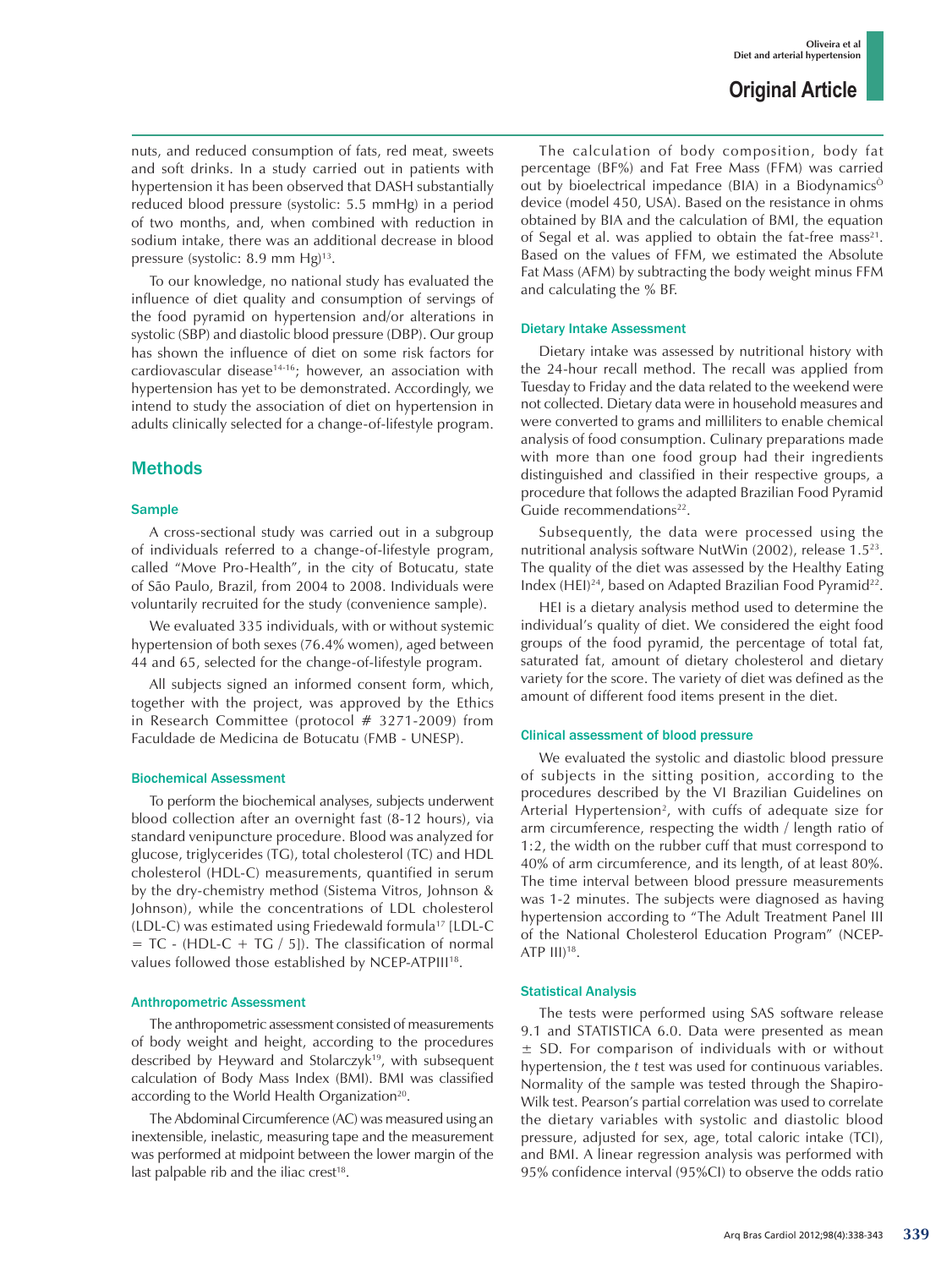## **Original Article**

of the studied individuals to present hypertension and alterations in SBP and DBP according to dietary intake. Data were adjusted for sex, age, BMI, and TCI. The results were discussed based on the significance level of p <0.05.

### **Results**

It was observed that individuals with hypertension had higher BMI, %BF and WC. There was no significant difference between groups when dietary parameters were assessed. Regarding the biochemical data, the group of hypertensive patients had higher plasma concentrations of fasting glucose, total cholesterol, LDL-C and triglycerides when compared to the nonhypertensive group (Table 1).

Table 2 shows Pearson's correlation between the food groups and the values of SBP and DBP. There was a positive correlation between DBP and the consumption of cholesterol and sugar, and a negative one with the consumption of fibers, servings of oil/fats and HEI.

According to Table 3, a dietary variety  $\geq 8$  food items showed a protective effect for alterations in SBP. There was no association between diet and hypertension and DBP.

To explain the inverse relationship between dietary variety and SBP, a correlation was performed between diet variety with all food components in order to characterize the consumption of individuals who had more varied diets. A positive correlation was observed between dietary variety with intake of vegetables ( $r = 0.34$ ,  $p \le 0.05$ ), fruit  $(r = 0.32, p < 0.05)$ , fibers  $(r = 0.22, p < 0.05)$ , dairy products ( $r = 0.20$ ,  $p < 0.05$ ) and HEI ( $r = 0.20$ ,  $p < 0.05$ ) and a negative one for legume consumption  $(r = -0.11)$ ;  $p$  <0.05), meats (r = -0.15,  $p$  <0.05) and cereals (r = -0.19, p <0.05). There was no significant correlation for intake of macronutrients, servings of oil/fats and sugar (data not shown).

### **Discussion**

The main result of this study was that dietary variety (food items  $\geq$  8) offered a protective effect for alterations in SBP regardless of gender, age, BMI, and TCI. Furthermore, we observed a positive correlation between dietary variety and food sources of potassium, calcium and fibers (vegetables, fruit, dairy products) and a negative one with foods high in saturated fat, sodium and refined carbohydrates (meat and % of carbohydrate).

The consumption of potassium, calcium and magnesium has been associated with attenuation of the progressive increase in blood pressure levels<sup>12</sup>. Potassium is responsible for the reduction in intracellular sodium through the sodium-potassium pump and induces the decrease in blood pressure (BP) by increasing the natriuresis, reducing renin and norepinephrine and increasing prostaglandin secretion. Calcium helps regulate the heartbeat and reduces sodium levels when in high concentrations and magnesium inhibits the contraction of vascular smooth muscle and may play a role in regulating BP as a vasodilator<sup>25,26</sup>.

A study carried out recently in Japan investigated the associations of consumption of fruit, vegetables and their micronutrients with a reduced risk of SAH. The high consumption of fruit and vegetables was associated with a lower risk of developing hypertension, suggesting that the decrease in blood pressure was due to the presence of potassium and vitamin C in the foods $27$ . A study with Australian adolescents showed that the consumption of fruit, vegetables, grains and fish was inversely associated with DBP28.

No direct effect of fruit and vegetable consumption was observed in our study, probably due to the fact that both hypertensive and nonhypertensive patients showed low consumption of this type food; moreover, there was no difference regarding the consumption of these food groups between the groups.

The consumption of fibers was negatively correlated with the decrease in BP, albeit weakly. This fact can also be explained by the low fiber consumption in both groups. It is known that individuals with high intake of dietary fiber may have significantly lower risk for developing coronary heart disease, infarction, hypertension, diabetes and obesity<sup>29,30</sup>.

We observed a positive correlation between sugar consumption and DBP. Inadequate consumption of this type of food is associated with increased insulin production, and may have a direct effect on the increase in renal reabsorption of sodium and thus, increase BP31. Moreover, insulin resistance and hyperinsulinemia may play a role in the pathogenesis of hypertension associated with obesity, due to the increase in inflammatory markers<sup>32,33</sup>. Hyperinsulinemia causes increased activity of the sympathetic nervous system and tubular reabsorption of sodium, actions that contribute to the increase in BP34-36.

Higher BMI, %BF and WC were observed among individuals with hypertension, which was expected $37$ . Visceral fat can mediate the increase in blood pressure by reducing the natriuresis. The higher sodium retention would be caused by the activation of the renin-angiotensin system, activation of the sympathetic nervous system and also by changes in intrarenal hemodynamics, consequent to the compression of the renal medulla<sup>38</sup>. This shows the importance of adjusting the data for adiposity (BMI) when we analyze the influence of diet on hypertension, because then, these effects can be neutralized.

It was observed that hypertensive individuals showed higher plasma glucose, glycemia, total cholesterol, triglycerides and LDL-C levels, which increases the risk of cardiovascular diseases<sup>30</sup>. According to Schaan et al<sup>39</sup>, individuals with some degree of abnormal glucose homeostasis had a higher prevalence of hypertension.

### Study limitations

This was a cross-sectional study, and, therefore, the cause-effect mechanisms cannot be defined. Secondly, 24 hour recall was conducted in a single a day, which may not accurately reflect the habits of the evaluated individuals.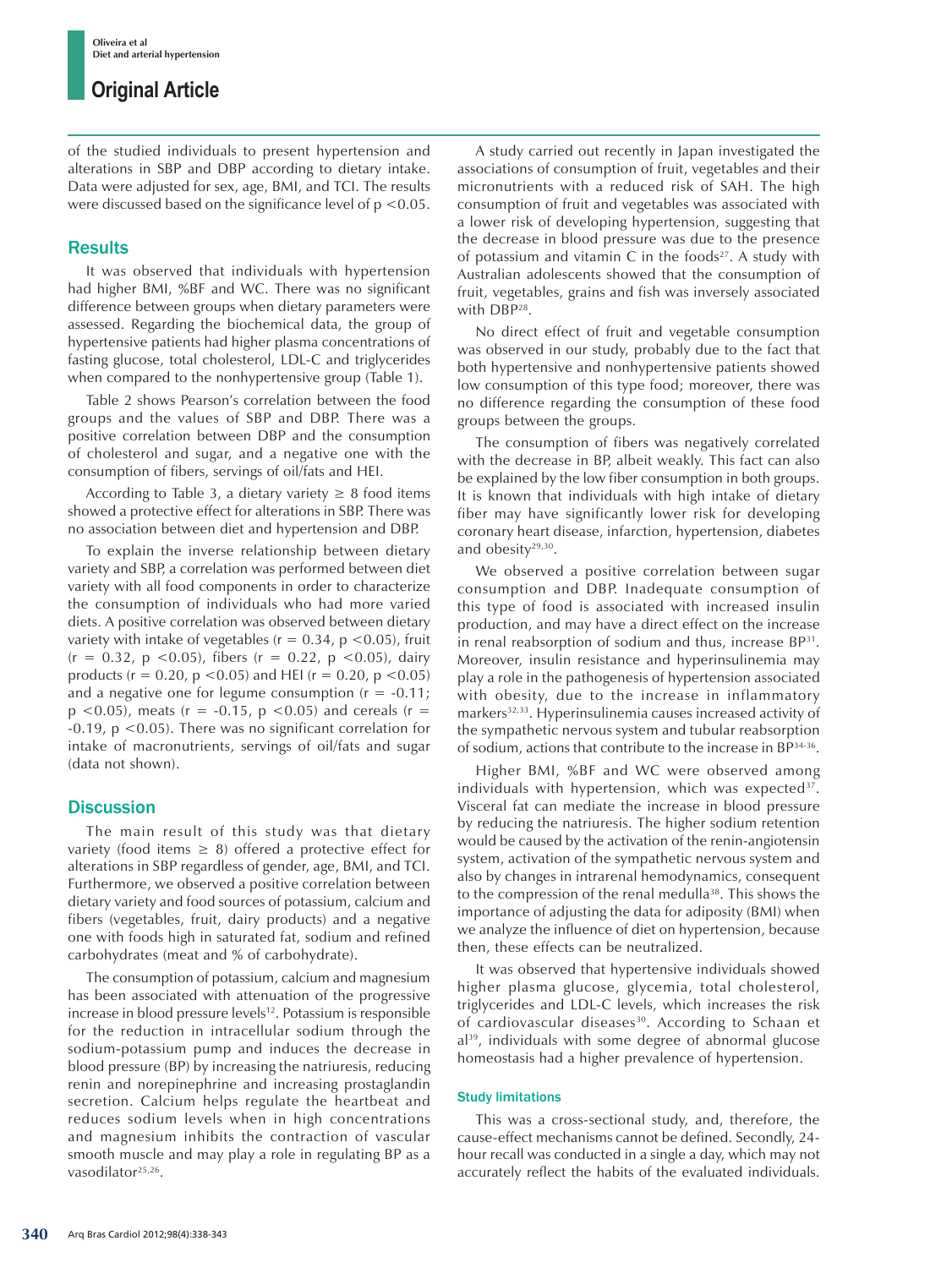|                                        | With             | <b>Without</b>  | p           |
|----------------------------------------|------------------|-----------------|-------------|
|                                        | SAH              | <b>SAH</b>      |             |
| Age (years)                            | $55.7 \pm 9.2$   | $54.4 \pm 10.6$ | 0.13        |
| BMI (kg/m <sup>2</sup> )               | $30.3 \pm 5.3$   | $28.3 \pm 4.8$  | $< 0.0001*$ |
| %BF                                    | $34.0 \pm 8.6$   | $31.7 \pm 8.3$  | $0.0038*$   |
| $AC$ (cm)                              | $99.8 \pm 13.1$  | $95.3 \pm 12.4$ | $< 0.0001*$ |
| TCI (kcal)                             | $1613 \pm 683$   | $1491 \pm 602$  | 0.12        |
| % Carbohydrates                        | $51.8 \pm 9.8$   | $51.7 \pm 9.1$  | 0.89        |
| % Protein                              | $19.4 \pm 6.1$   | $18.4 \pm 5.5$  | 0.16        |
| % total lipids                         | $28.8 \pm 8.8$   | $30.0 \pm 8.4$  | 0.26        |
| % saturated lipids                     | $7.8 \pm 3.7$    | $8.1 \pm 3.6$   | 0.50        |
| % monounsaturated<br>lipids            | $9.0 \pm 4.1$    | $9.4 \pm 5.8$   | 0.52        |
| % polyunsaturated lipids               | $7.8 \pm 4.0$    | $7.5 \pm 3.6$   | 0.58        |
| Cholesterol (mg)                       | $177 \pm 108$    | $158 \pm 113$   | 0.24        |
| Fibers (g)                             | $14.1 \pm 7.9$   | $14.9 \pm 8.9$  | 0.41        |
| HEI (score)                            | $82.5 \pm 14$    | $82.1 \pm 13.8$ | 0.79        |
| Oils and fats (number of<br>servings)  | $2.4 \pm 2.1$    | $2.2 \pm 2.0$   | 0.38        |
| Cereals (number of<br>servings)        | $3.6 \pm 1.6$    | $3.2 \pm 1.6$   | 0.06        |
| Fruit (number of<br>servings)          | $2.8 \pm 3.0$    | $2.8 \pm 3.1$   | 0.85        |
| Vegetables (number of<br>servings)     | $2.2 \pm 2.7$    | $2.2 \pm 2.3$   | 0.84        |
| Legumes (number of<br>servings)        | $1.4 \pm 2.0$    | $1.4 \pm 1.6$   | 0.84        |
| Dairy products (number<br>of servings) | $1.4 \pm 1.1$    | $1.5 \pm 1.3$   | 0.48        |
| Meat (number of<br>servings)           | $1.7 \pm 1.2$    | $1.7 \pm 1.4$   | 0.99        |
| Sugar (number of<br>servings)          | $1.7 \pm 2.3$    | $1.5 \pm 1.7$   | 0.36        |
| Dietary variety                        | $12.7 \pm 4.4$   | $12.4 \pm 3.9$  | 0.55        |
| Fasting Glycemia (mg/dL)               | $104.2 \pm 35.8$ | $97.9 \pm 27.9$ | $0.010*$    |
| Total Cholesterol (mg/dL)              | $211 \pm 39.3$   | $202 \pm 38.3$  | $0.018*$    |
| LDL-C (mg/dL)                          | $130 \pm 36.6$   | $123 \pm 35.4$  | $0.036*$    |
| HDL-C (mg/dL)                          | $48.5 \pm 12.6$  | $50.4 \pm 12.8$ | 0.06        |
| Triglycerides (mg/dL)                  | $161.5 \pm 86.8$ | $145 \pm 69.3$  | $0.007*$    |

*BMI - Body mass index; %BF - % of body fat; AC - Abdominal Circumference; TCI - total caloric intake; HEI - Healthy Eating Index; LDL-c - Low Density Lipoprotein cholesterol; HDL-c - High Density Lipoprotein cholesterol; SAH* 

*- Systemic Arterial Hypertension, \*p < 0.05.*

**Table 1 – Anthropometric, dietetic and biochemical characteristics** 

### **Table 2 – Pearson's correlation of SBP and DBP with dietetic intake**

|                          | <b>SBP</b> | <b>DBP</b> |
|--------------------------|------------|------------|
| % Carbohydrate           | $-0,02$    | 0          |
| % Protein                | 0,03       | 0,06       |
| % Total Lipids           | 0          | $-0,05$    |
| % saturated lipids       | 0,03       | 0,03       |
| % monounsaturated lipids | $-0,07$    | $-0,03$    |
| % polyunsaturated lipids | $-0,05$    | $-0,06$    |
| Cholesterol              | 0,01       | $0,14*$    |
| Fibers                   | $-0,08$    | $-0,13*$   |
| HEI                      | $-0,04$    | $-0,12*$   |
| Oils and fats            | $-0,05$    | $-0,12*$   |
| Cereals                  | 0,07       | 0,07       |
| Fruit                    | $-0,1$     | $-0,06$    |
| Vegetables               | $-0,03$    | $-0,06$    |
| Legumes                  | $-0,03$    | $-0,1$     |
| Dairy products           | 0,03       | $-0,01$    |
| Meat                     | $-0,03$    | $-0,03$    |
| Sugar                    | 0,04       | $0,14*$    |
| Dietary variety          | $-0,07$    | $-0,04$    |

*HEI - Healthy Eating Index; SBP - Systolic Blood Pressure; DBP - Diastolic Blood Pressure. Adjusted for sex, age, BMI and TCI, \*p < 0.05.*

Moreover, the consumption of sodium and alcohol was not evaluated, which may influence blood pressure.

### **Conclusion**

The present study showed that the greater the dietary variety (eight or more different types of food) offered a protective effect for alterations in SBP. The other dietary variables studied were not significantly associated with BP.

### **Potential Conflict of Interest**

No potential conflict of interest relevant to this article was reported.

### **Sources of Funding**

This study was partially funded by CAPES and FAPESP.

#### **Study Association**

This study is not associated with any post-graduation program.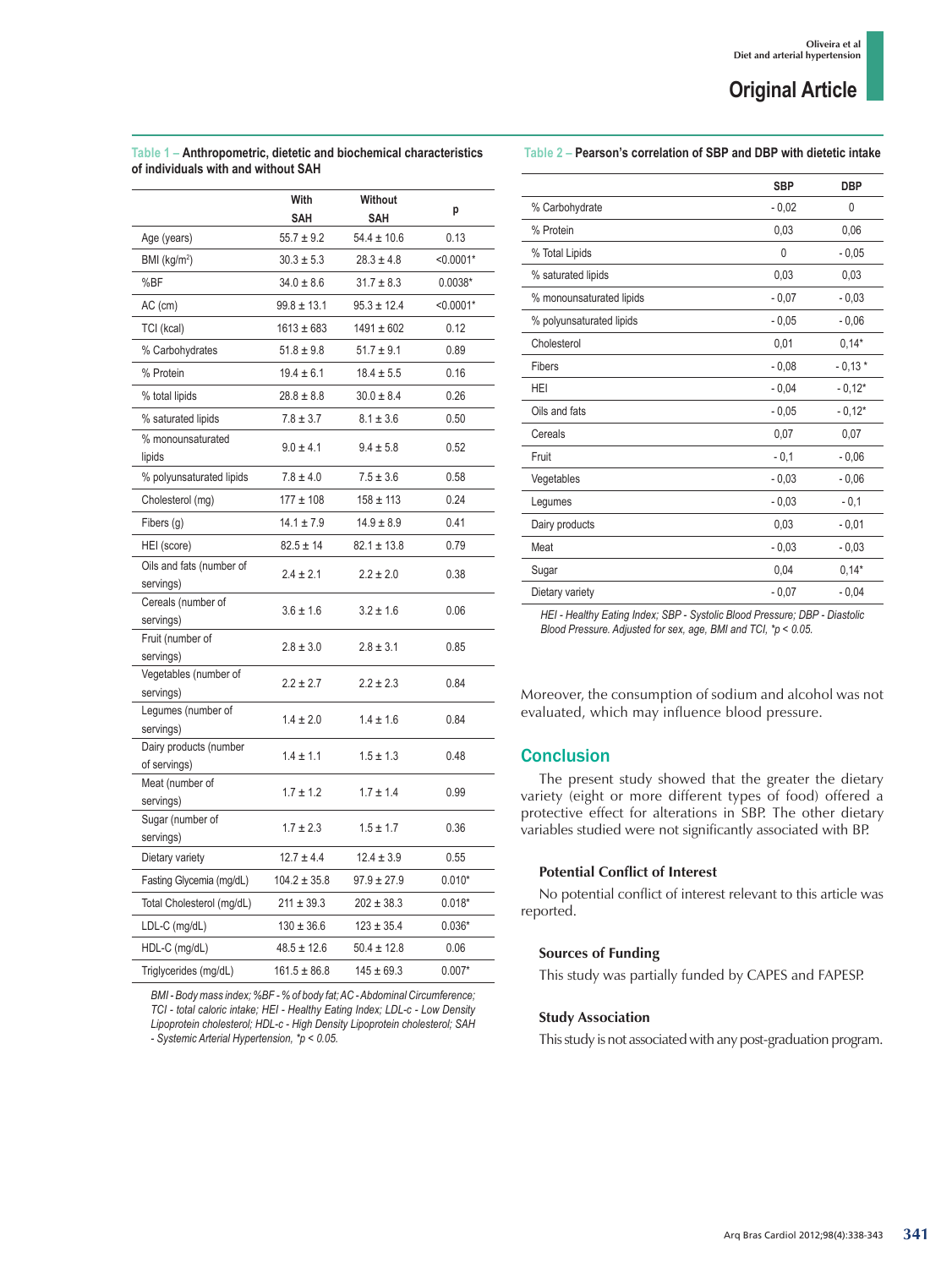# **Original Article**

#### **Table 3 – Odds ratio for developing SAH, altered DBP and SBP according dietary intake.**

|                                                     | <b>SAH</b>             | <b>DBP</b>             | <b>SBP</b>             |
|-----------------------------------------------------|------------------------|------------------------|------------------------|
| HEI (good vs. bad)                                  | 1.488 (0.360-6.146)    | 1.574 (0.433-5.721)    | 0.737 (0.232-2.341)    |
| %Carbohydrate (< 50 vs. > 60%)                      | $0.840(0.341 - 2.067)$ | $0.895(0.384 - 2.084)$ | 1.006 (0.469-2.157)    |
| %Protein ( $\leq$ 15 vs. > 15)                      | 1.312 (0.629-2.737)    | 1.241 (0.639-2.411)    | 1.300 (0.699-2.419)    |
| % total lipids ( $\leq$ 35 vs. > 35)                | $0.809(0.392 - 1.669)$ | $0.601(0.302 - 1.196)$ | $0.862(0.462 - 1.609)$ |
| % saturated lipids (>10% vs. $\leq$ 10%)            | $0.481(0.227 - 1.019)$ | $0.552(0.284 - 1.074)$ | $0.592(0.321 - 1.089)$ |
| % monounsaturated lipids ( $\leq$ 10% vs. > 10%)    | 2.578 (0.192-34.70)    | 1.342 (0.109-16.56)    | 1.358 (0.102-18.09)    |
| % polyunsaturated lipids ( $\leq 10\%$ vs. > 10%)   | 1.228 (0.624-2.416)    | 0.770 (0.404-1.467)    | 1.110 (0.610-2.021)    |
| Cholesterol ( $\leq$ 300 mg vs. > 300 mg)           | 1.637 (0.586-4.569)    | 1.849 (0.706-4.842)    | 0.878 (0.333-2.312)    |
| Fibers ( $\geq$ 20q vs. < 20q)                      | 1.390 (0.626-3.089)    | 1.346 (0.653-2.775)    | 1.133 (0.573-2.242)    |
| Servings of oil and fats $(\leq 2 \text{ vs. } >2)$ | 1.023 (0.500-2.096)    | $0.749(0.386 - 1.453)$ | $0.953(0.509 - 1.784)$ |
| Servings of cereals ( $\geq$ 5 vs. <5)              | $0.451(0.183 - 1.112)$ | $0.479(0.205 - 1.119)$ | $0.569(0.244 - 1.327)$ |
| Servings of fruit ( $\geq 3$ vs. <3)                | 1.972 (0.975-3.987)    | 1.263 (0.685-2.328)    | 1.499 (0.836-2.688)    |
| Servings of vegetables $(> 4 \text{ vs. } < 4)$     | 1.622 (0.658-3.998)    | 1.724 (0.775-3.837)    | $0.959(0.466 - 1.973)$ |
| Servings of legumes ( $\geq 1$ vs. < 1)             | $0.909(0.483 - 1.711)$ | 1.347 (0.755-2.402)    | 0.761 (0.439-1.319)    |
| Servings of dairy products ( $\geq 3$ vs. < 3)      | 2.558 (0.715-9.159)    | 2.150 (0.747-6.190)    | 1.455 (0.588-3.599)    |
| Servings of meat $(\leq 2 \text{ vs.} > 2)$         | 1.042 (0.480-2.263)    | $0.989(0.484 - 2.020)$ | $0.897(0.451 - 1.783)$ |
| Servings of sugar ( $\leq$ 2 vs. > 2)               | 1.088 (0.480-2.469)    | 1.820 (0.872-3.798)    | 1.148 (0.554-2.381)    |
| Dietary variety ( $\geq 8$ vs. < 8)                 | 2.065 (0.833-5.121)    | 1.638 (0.680-3.949)    | 0.361 (0.148-0.878)*   |

*HEI - Healthy Eating Index; SAH - systemic arterial hypertension; SBP - Systolic Blood Pressure; DBP - Diastolic Blood Pressure. Adjusted for sex, age, BMI and TCI, \*p < 0.05.*

### **References**

- 1. Kearney PM, Whelton M, Reynolds K, Whelton PK, He J. Worldwide prevalence of hypertension: a systematic review. J Hypertens. 2004;22(1):11-9.
- 2. Sociedade Brasileira de Cardiologia / Sociedade Brasileira de Hipertensão / Sociedade Brasileira de Nefrologia. VI Diretrizes brasileiras de hipertensão. Arq Bras Cardiol. 2010;95(1 supl. 1):1-51.
- 3. Grundy SM, Cleeman JI, Daniels SR, Donato KA, Eckel RH, Franklin BA, et al. Diagnosis and management of the metabolic syndrome: an American Heart Association/National Heart, Lung, and Blood Institute Scientific Statement. Circulation. 2005;112(17):2735-52.
- 4. Cipullo JP, Martin JF, Ciorlia LA, Godoy MR, Cação JC, Loureiro AA, et al. Prevalência e fatores de risco para hipertensão em uma população urbana brasileira. Arq Bras Cardiol. 2010;94(4):519-26.
- 5. de Souza AR, Costa A, Nakamura D, Mocheti LN, Stevanato Filho PR, Ovando LA. Um estudo sobre hipertensão arterial sistêmica na cidade de Campo Grande, MS. Arq Bras Cardiol. 2007;88(4):441-6.
- 6. Castro RA, Moncau JE, Marcopito LF. Hypertension prevalence in the city of Formiga, MG (Brazil). Arq Bras Cardiol. 2007;88(3):334-9.
- Barton M, Meyer MR. Postmenopausal hypertension: mechanisms and therapy. Hypertension. 2009;54(1):11-8.
- 8. Ministério da Saúde. Datasus. Pesquisa e indicadores de dados básicos do Brasil. [Acesso em 2011 maio 16]. Disponível em http://tabnet.datasus.gov. br/cgi/idb2009/matriz.htm
- 9. Greenlund KJ, Daviglus ML, Croft JB. Differences in healthy lifestyle characteristics between adults with prehypertension and normal blood pressure. J Hypertens. 2009;27(5):955-62.
- 10. Mensah GA, Bakris G. Treatment and control of high blood pressure in adults. Cardiol Clin. 2010;28(4):609-22.
- 11. Parikh A, Lipsitz SR, Natarajan S. Association between a DASH-like diet and mortality in adults with hypertension: findings from a population-based follow-up study. Am J Hypertens. 2009;22(4):409-16.
- 12. Molina MDCB, Cunha RS, Herkenhoff LF, Mill JG. Hipertensão arterial e consumo de sal em população urbana. Rev Saúde Pública. 2003;37(6):743-50.
- 13. Folsom AR, Parker ED, Harnack LJ. Degree of concordance with DASH diet guidelines and incidence of hypertension and fatal cardiovascular disease. Am J Hypertens. 2007;20(3):225-32.
- 14. de Oliveira EP, Manda RM, Torezan GA, Corrente JE, Burini RC. Dietary, anthropometric, and biochemical determinants of plasma high-density lipoprotein-cholesterol in free-living adults. Cholesterol. 2011;2011:851750. Epub 2010 Dec 15.
- 15. Pimentel GD, Portero-McLellan KC, de Oliveira EP, Spada AP, Oshiiwa M, Zemdegs JC, et al. Long-term nutrition education reduces several risk factors for type 2 diabetes mellitus in Brazilians with impaired glucose tolerance. Nutr Res. 2010;30(3):186-90.
- 16. Takahashi MM, de Oliveira EP, Moreto F, Portero-McLellan KC, Burini RC. Association of dyslipidemia with intakes of fruit and vegetables and the body